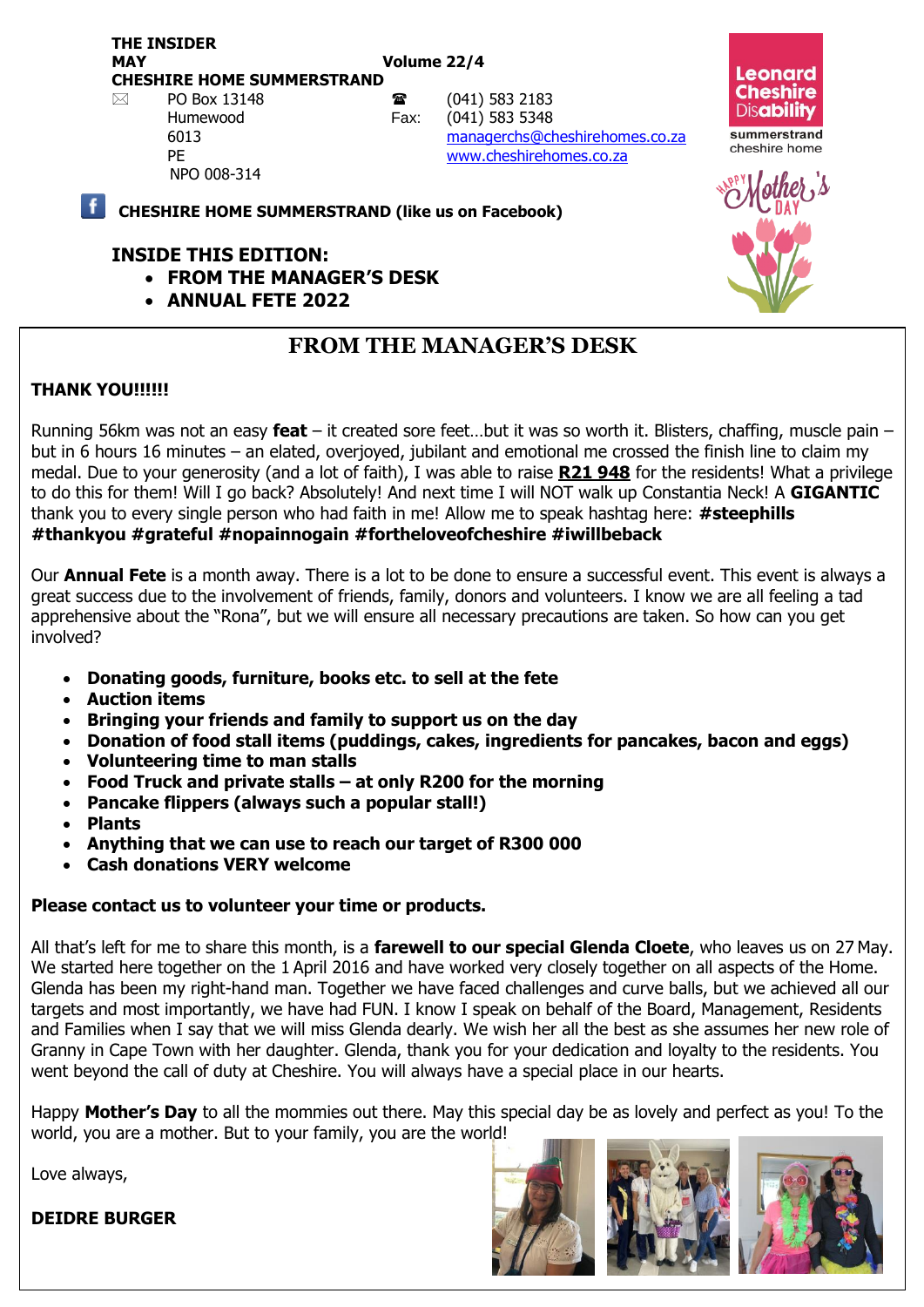| <b>FUNDRAISING REPORT</b><br>(MARCH 2022)                                                                                                                                                                                                                    |                                                                                                                           | 300 CLUB 2022                                                                                                                                                                                                                                                                                                                                                                                                                                                                                                                                                                                                                                          |
|--------------------------------------------------------------------------------------------------------------------------------------------------------------------------------------------------------------------------------------------------------------|---------------------------------------------------------------------------------------------------------------------------|--------------------------------------------------------------------------------------------------------------------------------------------------------------------------------------------------------------------------------------------------------------------------------------------------------------------------------------------------------------------------------------------------------------------------------------------------------------------------------------------------------------------------------------------------------------------------------------------------------------------------------------------------------|
| <b>FUNDRAISING:</b><br><b>WOT NOT SHOP</b><br><b>CLOTHES GALORE</b><br><b>BOOKS</b><br><b>COFFEE SHOP</b><br>POISON DWARFS BOWLS R 14 340<br><b>LORENZO</b><br><b>GUEST ROOM</b><br><b>LUNCHEON</b>                                                          | R 21 842<br>R 17 042<br>R 2 688<br>R 680<br>R 500<br>R 1 500<br>R 3 520<br>R 252<br>R 388<br>R 1 500<br>R 500<br>R 31 100 | Our 300 Club fees for 2022 are a once-off payment of R120 per<br>year. This is such an easy fundraiser for our home, and you benefit<br>as well. Subscription forms are available from our office and we aim<br>to reach our target of 300 members this year!<br>To date (3 May) we have 112 members! There are monthly draws<br>of R300 $(1st)$ , R150 $(2nd)$ , and R75 $(3rd)$ for members and at the end<br>of each year one lucky member stand the chance of winning<br>R1 000!<br>Please support this worthy cause $-$ see attached 300 Club form!<br><b>MARCH WINNERS:</b>                                                                      |
| <b>SCRAP METAL</b><br><b>COLLECTION TINS</b><br><b>ORDEL BROKERS - FETE</b>                                                                                                                                                                                  |                                                                                                                           | 1. MARIA & LUIGI PRENTICE (104)<br>2. LYNN LISTER (6)<br>3. ALIDA GREYLING (68)                                                                                                                                                                                                                                                                                                                                                                                                                                                                                                                                                                        |
| <b>FLIGHT RAFFLE</b><br><b>QUADPARA FUNCTION</b>                                                                                                                                                                                                             |                                                                                                                           | <b>MONTHLY LUNCHEON</b>                                                                                                                                                                                                                                                                                                                                                                                                                                                                                                                                                                                                                                |
| <b>DONATIONS:</b><br><b>K SUBRAMONY</b><br>KITTY DE ROER<br><b>GFM CHURCH</b><br><b>MAXI JACHENS</b><br>CH BRANCH DONATION<br><b>TAVCOR DONATION</b><br>(KHAYA CHESHIRE)<br>BG THORP FAMILY TRUST R 10 000<br>MY SCHOOL CARD<br><b>BOB &amp; LIZ BULLOCK</b> | R 100<br>R 500<br>R 2 500<br>R 300<br>R 30 000<br>R180 000<br>R 751<br>R 13 773                                           | Every first Thursday of each month at Cheshire Home<br>Summerstrand, we serve a tasty 2-course meal prepared by the<br>Home's caterers, EP Caterers, which includes ONE glass of wine<br>for R80 per person.<br>Guests are welcome to bring their own drinks! This is a great way of<br>making new friends and while there, you can also take a walk<br>through our Home and meet our residents.<br>Our next luncheon will be held on Thursday, 7 July 2022 at<br>12h30 for 13h00.<br>Please contact Deidre, Glenda or Silest on 041 - 583 2183 to<br>make your booking!<br>* LIMITED TO 50 GUESTS<br>(FIRST COME, FIRST SERVE)<br>* NO MASK, NO ENTRY |

### **CHESHIRE HOME SUMMERSTRAND'S ANNUAL FETE** is scheduled for **Saturday 4 June at Cheshire Home Summerstrand**, **Gomery Avenue**

We firstly thank you for the generous support you have given Cheshire Home Summerstrand over a number of years through our Fete - you have been a wonderful friend to the Home.

The importance of a **successful fete** is essential for the Home as fundraising continues to be difficult. We so plan to have a **bumper fete** for the direct benefit of our 54 profoundly disabled residents. We kindly ask for your support again and a **formal appeal to follow shortly**!

As a registered PBO, we are able to provide an **18 A receipt for any donation** (financial or gift in kind) received and this allows for tax benefit for the donation. Please feel free to request such a receipt for your donation.

# **DONATIONS (MARCH/APRIL 2022):**

- \* NUMEROUS DONATIONS OF "**GIFTS IN KIND**" FROM **VARIOUS DONORS** FOR THE RESIDENTS AND CHARITY SHOPS
- \* **DIESEL** FROM **SASOL SUMMERSTRAND**
- \* **PERISHABLE FOOD, YOGURT & BUTTER** FROM **COMMUNITY CHEST PE**
- \* **BIRD SEED** FROM **CAMPBELL FEED & SEED**
- \* **VARIOUS GOODS FOR WOT NOT SHOP** FROM **CHECKERS GREENACRES**
- **\* ALCOHOL RUB FROM KLINICARE SUMMERSTRAND**
- \* **SWEETS AND EASTER EGGS** FROM **SERINGA ASSOCIATION FOR THE AGED**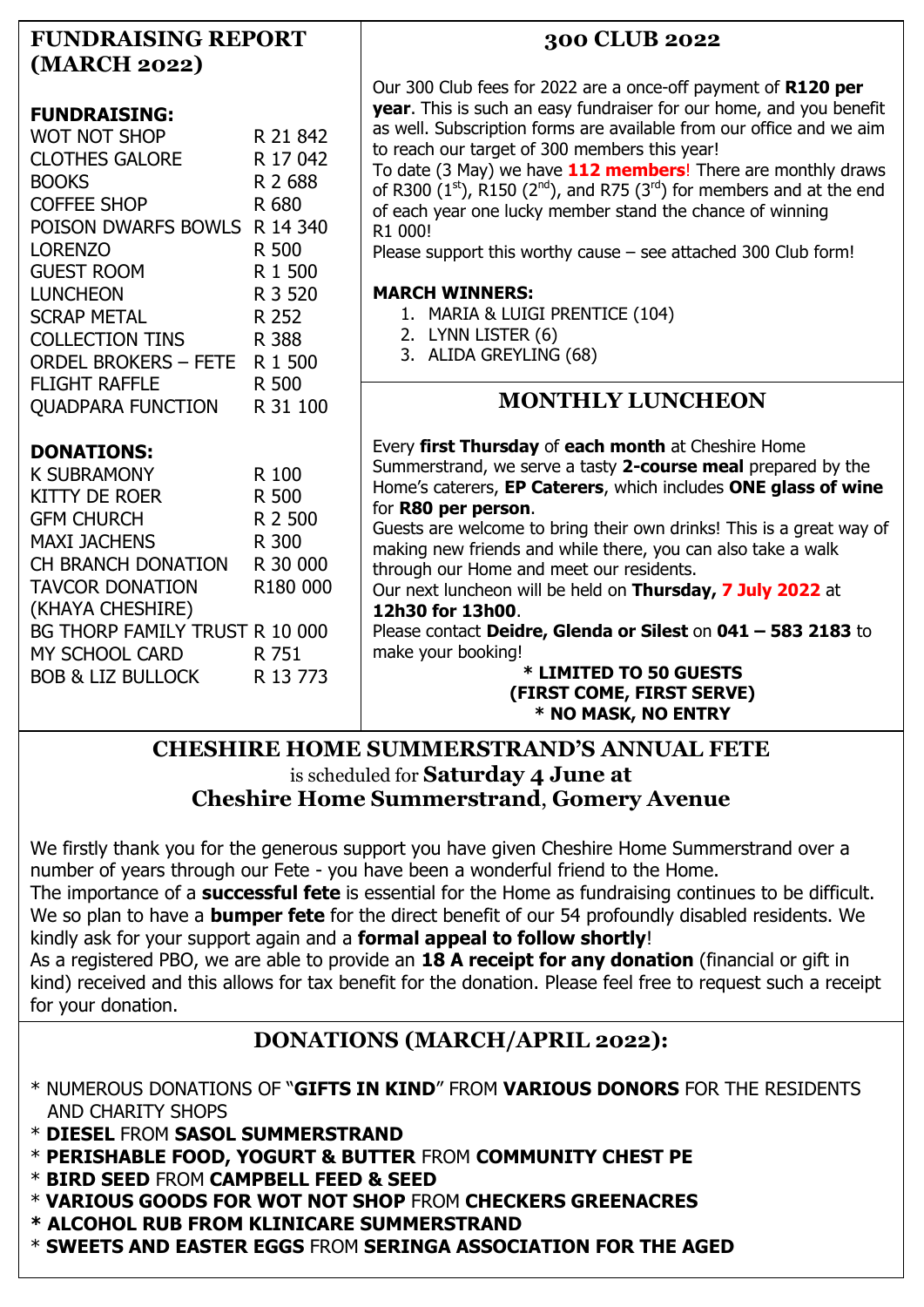## **THIS & THAT**

\* The **Top Dogs Therapy Dogs** Noodle, Popcorn and Zac (and their special owners James, Nannette and Marelize) visited the Home again on 21 April – we thank them for bringing smiles and puppy love to our residents!

\* **EP Caterers'** staff prepared a delicious **Easter Lunch** menu with pickled fish on 15 April for the residents. Our thanks to them for the special Easter treat.

\* We have received a generous donation of **cameras** from various donors to kick start the **Photographic Club** – special thank you to everyone who so generously contributed towards the project.

\* The Home is currently providing **experiential nursing training** to students from **ABA Nursing College, FAM Health** and **Oasis Health Services.**

\* We would like to thank the **Catholic Women's League** for arranging a lovely **Easter** treat of donuts and Easter eggs on 12 April – everyone so enjoyed the treat.

\* We would like to **welcome new resident**, **Marius Olivier**, to the Cheshire Family and wish him many joyful years at the Home.

\* The Home's Manager and **Ward 1 Councillor, Dries van der Westhuizen,** had assessed the pavements around the Home recently, and an appeal to repair the damaged areas was submitted to the Ward 1 office.

\* The **Rotary Club of Algoa Bay** generously sponsored **28 packs of nappies** for our residents in need – we greatly appreciate their welcome donation!

\* We wish to thank The **Volkswagen Community Trust** for their generous donation of **20 wooden beds** in March.

\* Students from the **House of Hope organisation** gave of their time to **wash wheelchairs** on 16 April as part of their cleaning up campaign – our thanks to them for the wonderful initiative!

\* **Spec-Savers** kindly sponsored 10 tickets for residents to attend the **"An Afternoon with the Classics"** event at Grey High School on 24 April. Residents had the most enjoyable afternoon – a first for many – thank you to everyone involved for this wonderful musical affair opportunity!

\* We have been blessed with delicious **Easter treats from Seringa Association for the Aged**, **St Dominic's Priory**, the **Amy Bell Foundation** and **Ada Lavin** – we thank you all for the special treats!

#### **EVENTS CALENDAR 2022**  $4<sup>TH</sup>$ <br>23<sup>RD</sup> JUN ANNUAL FETE 23<sup>RD</sup> JUL MUSIC TRIVIA<br>27<sup>TH</sup> JUL CHESHIRE OLN JUL CHESHIRE OLYMPICS (RESIDENTS)  $\overline{6}$ <sup>TH</sup> AUG POISON DWARF GOLF DAY - HANKEY  $25<sup>TH</sup>$  AUG CHS AGM  $3^{RD}$ <br> $20^{TH}$ SEP ANNUAL STREET COLLECTION OCT ANNUAL GOLF DAY (HUMEWOOD)  $5<sup>TH</sup>$ NOV BINGO 12<sup>TH</sup> NOV GREAT STRIDES FOR CHESHIRE<br>24<sup>TH</sup> NOV 300 CLUB ANNUAL DRAW NOV 300 CLUB ANNUAL DRAW **THOUGHT OF THE MONTH:** "Every time you smile at someone, it is an action of love, a gift to that person, a beautiful thing." ~**Mother Teresa of Calcutta**~ **"WOKS FOR WHEELS" A WELFIT ODDY PROJECT** MADE BY RESIDENTS OF CHESHIRE HOME SUMMERSTRAND **MADE FROM 316 STAINLESS STEEL WITH 3 DETACHABLE LEGS R350 each ORDERS: 041 583 2183** OR [managerchs@cheshirehomes.co.za](mailto:managerchs@cheshirehomes.co.za) **RESIDENTS' ACTIVITIES (MARCH/APRIL 2022) INCLUDED:** \* **Golf lessons** with **Graeme Whale Golf Academy** on Monday mornings. \* **Cheshire Band** practise on Monday mornings. \* **Water colour painting lessons** with Ian Shaw and Liz Glass on Tuesday mornings. \* **Hairdressing** with Pearl Lombard and Gina on Tuesday mornings **(volunteers to assist always needed).** \* **Bible study** with Gill on Wednesday mornings. \* **Arts & Crafts** sessions on **Thursday mornings.** \* **Communion** with **Summerstrand Dutch Reformed Church** on 20 April. \* **Gavel Club** meeting on 28 April.